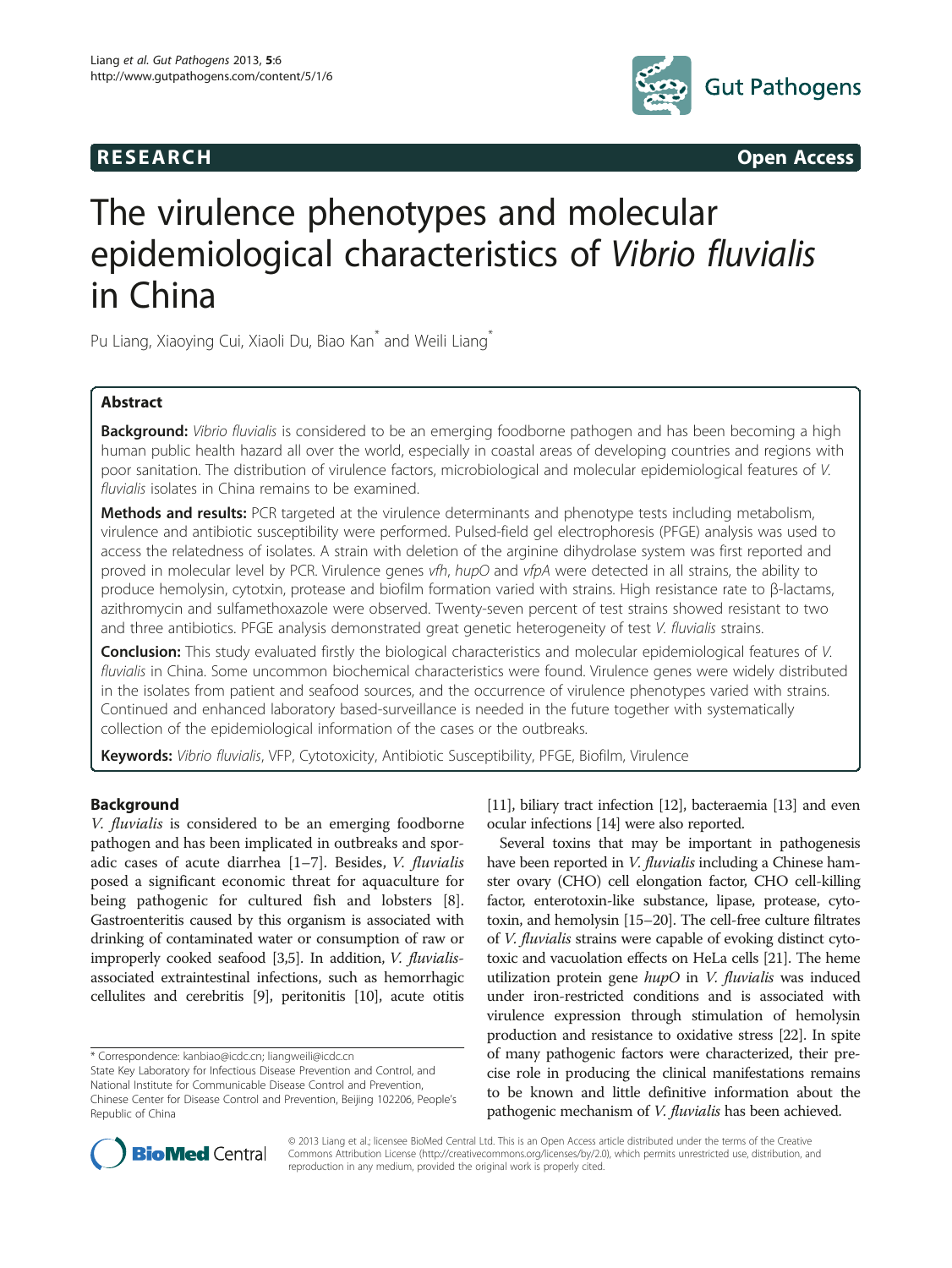The largest outbreak of V. fluvialis infection was reported in Bangladesh between October 1976 and November 1977, with more than 500 patients [\[2\]](#page-8-0). In the United States, V. fluvialis accounted for 10% of vibriocaused clinical cases along the Gulf Coast [[23](#page-9-0)]. Vibrio surveillance data show that it was responsible for 82 of the 1,584 Vibrio infections reported to the Centers for Disease Control and Prevention during 1997–2000 [[24](#page-9-0)]. Srinivasan *et al.* reported that *V. fluvialis* is being isolated with an increased frequency from hospitalized patients in Kolkata, India, with cholera-like illnesses [[25](#page-9-0)]. Study of Ramamurthy group revealed the isolation rate of V. fluvialis increased from 0.7% in 2002 to 2.2% in 2009 [[4](#page-8-0)]. Recently, it was reported that 3,529 (91.2%) of 3,871 residents of Pakhirala village of the coastal islands of the Sunderbans, situated in the southern part of West Bengal, eastern India, were affected by watery diarrhea caused by V. fluvialis within a span of six weeks following Cyclone Aila in 2009 [[5](#page-8-0)]. Furthermore, V. fluvialis behaved more aggressively than V. cholerae O1 in an epidemic situation with a higher attack rate and a different clinical picture [[5](#page-8-0)]. In general, the clinical symptoms of the gastroenteritis caused by V. fluvialis are similar to those caused by V. cholera, including mild to moderate dehydration, abdominal pain, vomiting, fever, and diarrhea with presence of blood which is a notable different from cholera [\[5](#page-8-0),[26](#page-9-0)]. The infection of V. fluvialis is generally common in infants, children, and young adults [[2](#page-8-0)[,21,27](#page-9-0)]. Therefore, *V. fluvialis* has been becoming a high human public health hazard all over the world, especially in coastal areas of developing countries and regions with poor sanitation.

In China, the etiological characteritics of V. fluvialis and its epidemiology of infection were not even fairly known with little information in the literature. 4.8% isolation rate of V. fluvialis was reported in sea products [[28\]](#page-9-0). Considering the occurrence and prevalence of V. fluvialis enteritis in different developed and developing countries [[2](#page-8-0),[6](#page-8-0),[7,](#page-8-0)[27,29,30](#page-9-0)], the infection of V. fluvialis in China is probably undetected due to complexity in the identification and less attention in the surveillance. Historically, only toxigenic V. cholerae serogroups O1 and O139 were nationally notifiable. V. *fluvialis* phenotypically resembles Aeromonas species [\[26,28\]](#page-9-0), and is closely similar to *V. furnissii* which is aerogenic in nature [\[31](#page-9-0)]. Many questions remain unanswered about its microbiological characteristics, distribution of virulence factors, mechanism of pathogenicity and epidemiology of the infection. The objective of this study was to investigate and compare the virulence determinants, drug resistance profiles of 43 V. fluvialis isolated in China. Main biological characteristics and clonal relationship among the strains were examined.

## **Methods**

#### Bacterial strains and culture condition

A total of 43 strains of V. fluvialis collected from six different geographical regions in China were included in this study. All strains were maintained in Luria-Bertani (LB) broth supplemented 15% glycerol and stored at −80°C. Of these, 10 were isolated from marine products including shrimp and fish. The rest 33 were isolated from the stool samples of diarrheal patients. Strain CICC21612 was acquired from the National Institutes for food and drug Control (NIFDC) and used as the reference strain of V. fluvialis. In general, V. fluvialis strains were grown in LB broth containing 1% NaCl with shaking at 37°C. The detailed information of every strain was showed in Additional file [1:](#page-8-0) Table S1.

#### Polymerase chain reaction (PCR)

PCR was used to confirm the identities of presumptive V. fluvialis by using two species-specific primers toxR-F/  $toxR$ -R and VFLU-F/VFLU-R which targeted at the  $toxR$ gene and 16S-23S rDNA intergenic sequence [\[32,33](#page-9-0)]. PCR assays were also performed to screen the presence of the virulence genes vfh, hupO, vfpA and stn, int IV gene specific for the class IV integron [\[34\]](#page-9-0), *sul*II gene encoding for the sulfamethoxazole resistance [\[35](#page-9-0)]. Based on sequence of V. furnissii NCTC 11218 [[36](#page-9-0)], primers arc-F/arc-R were designed to amplify the arginine dihydrolase system in V. flluvialis. A water-boiled template of each strain was used in the all PCR assays. Each PCR involved an initial denaturation at 94°C for 4 min, followed by 33 cycles each consisting of an initial denaturation at 94°C for 40 sec followed by annealing and extension steps. Final polymerization was included at 72°C for 6 min. Primers and the corresponding annealing temperatures were listed in Table [1](#page-2-0).

## Biochemical characteristics of V. Fluvialis

Molecular confirmed V. fluvialis strains were plated on LB agar and thiosulphate citrate bile salts sucrose agar (TCBS) followed by incubation at 37°C overnight. API 20E (bioMérieux) identification strip was used to characterize the biochemical features. The string test was performed using 0.5% sodium deoxycholate solution with fresh colonies grown on LB agar. Cytochrome oxidase was detected using Oxidase Reagent (bioMérieux). Susceptibility to 10 μg of vibriostatic compound O/129 (2, 4-diamino-6, 7-diisopropylpteridine phosphate) was determined in LB agar [\[38](#page-9-0)]. Salt tolerance was determined by growing the strains in LB broth overnight with shaking at 37°C without NaCl or with 6% or 7% NaCl.

#### Haemolysin assay

The ability of *V. fluvialis* to produce extracellular hemolysin (VFH) was examined on Columbia blood agar containing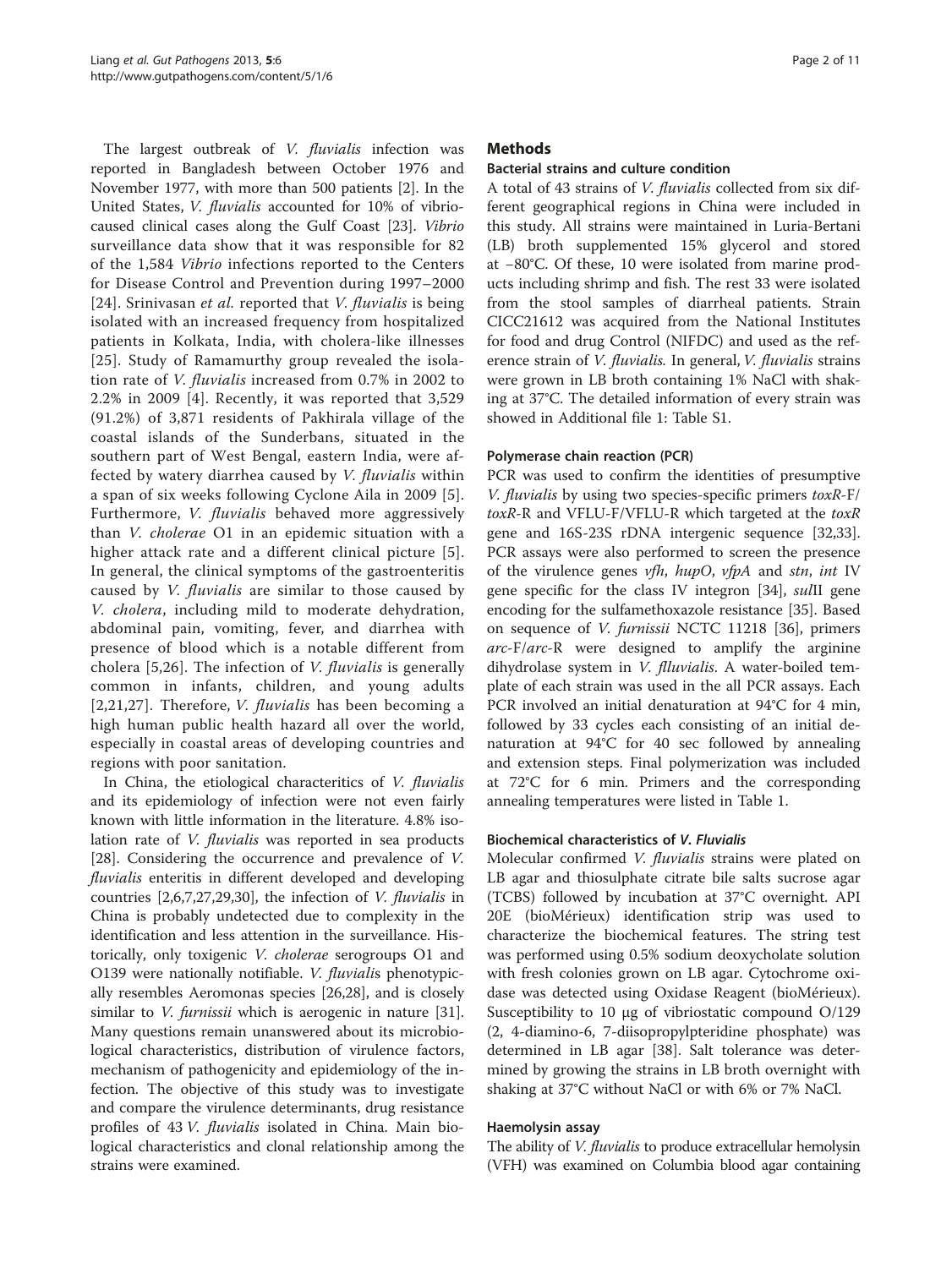| Primer      | Sequences (5'-3')                       | Target size (bp) | Annealing temp. (°C) | Reference  |
|-------------|-----------------------------------------|------------------|----------------------|------------|
| $toxR-F$    | GACCAGGGCTTTGAGGTGGACGAC                | 217              | 65                   | $[32]$     |
| $toxR$ -R   | AGGATACGGCACTTGAGTAAGACTC               |                  |                      |            |
| VFLU-F      | ATAAAGTGAAGAGATTCGTACC                  | 278              | 60                   | $[33]$     |
| VFLU-R      | <b>GTATTCCTGAATGGAATACAC</b>            |                  |                      |            |
| Int IV- $F$ | AACACCGCTTGCACCTCTAT                    | 525              | 53                   | $[34]$     |
| Int $IV-R$  | <b>TGTATGCGCTTGAGAGTCC</b>              |                  |                      |            |
| $str-F$     | GGTGCAACATAATAAACAGTCAACAA              | 375              | 53                   | $[44]$     |
| $str-R$     | TAGTGGTATGCGTTGCCAGC                    |                  |                      |            |
| sull-F      | AGGGGCAGATGTGATCGAC                     | 606              | 55                   | $[35]$     |
| $s$ u/II-B  | <b>TGTGCGGATGAAGTCAGCTCC</b>            |                  |                      |            |
| $vfh-F$     | GCGCGTCAGTGGTGGTGAAG                    | 800              | 61                   | This study |
| $vfh-R$     | <b>TCGGTCGAACCGCTCTCGCTT</b>            |                  |                      |            |
| hupO-F      | ATTACGCACAACGAGTCGAAC                   | 600              | 56                   | This study |
| hupO-R      | ATTGAGATGGT AAACAGCGCC                  |                  |                      |            |
| $vfpA - F$  | <b>TACAACGTCAAGTTAAAGGC</b>             | 1790             | 55                   | This study |
| $vfpA - R$  | <b>GTAGGCGCTGTAGCCTTTCA</b>             |                  |                      |            |
| arc-F       | <b>AGTTTATGCGTCTGGCTTG</b>              | 3427             | 56                   | This study |
| $arc-R$     | ATGAGTAAGTTATACGTAGG                    |                  |                      |            |
| arc-rev     | GCTTCGGCCCACATAATAA (paired with arc-F) | 2170             | 56                   | This study |
| arc-ck-up   | TTACCACCTAATGCGACGA (paired with arc-R) | 1235             | 56                   | This study |

<span id="page-2-0"></span>Table 1 Primers and amplification conditions used in this study

sheep erythrocytes. Fresh single colonies of each strain from LB agar were spotted onto blood agar plates and incubated at 37°C for 24-72 h. The appearance of hemolytic zone was observed per 24 h.

## Haemagglutinin activity

Fresh colonies of each strain from LB agar were suspended in PBS and cell density of the suspension was adjusted to  $10^{5-6}$  cfu/ml. Chicken and human erythrocytes were washed respectively and then diluted to a final concentration of 1.5% (vol/vol) in sterile 10 mM PBS (pH 7.0). 100 μl of the cell suspension was mixed with 100 μl of 1.5% chicken erythrocytes in 8-well 200 μl PCR tubes (Axygen, Germany). The mixture was incubated at 25°C for 45 min, and agglutination was monitored visually. PBS was used as negative control, V. cholerae strain N16961 was used as positive control.

## Metalloprotease activity

V. fuvialis protease (VFP) activity was measured using an azocasein assay [\[39](#page-9-0)]. Briefly, V. fuvialis strains were cultured overnight in LB broth at 37°C with agitation. 100 μl of azocasein (5 mg/ml) in 100 mM Tris (pH 8.0) was incubated with 100 μl of cell culture supernatants for 1 h at 37°C. The reaction was stopped by adding 400 μl of 10% trichloroacetic acid solution. After centrifugation for 15 minutes at 13000 rpm, the trichloroacetic

acid supernatant was transferred to a new tube containing 700 μl of 525 mM NaOH, and the optical density was determined at 442 nm (OD442). One azocasein unit is the amount of enzyme that produces an increase of 0.01 optical density units per h. Three independent cultures for each strain were tested and LB broth was used as blanks.

#### Biofilm formation

Biofilm formation was measured by the crystal violet staining method [\[40](#page-9-0)]. Overnight cultures of each strain were diluted 1:50 in fresh medium and 100 μl of dilution transferred to 96-well flat-bottom microtitre plates. The plates were incubated statically for 24 h at 30°C for biofilm development. At the desired end-point, OD600 was determined and the plates were rinsed with PBS buffer for to remove the non-adherent cells. Biofilms were stained with 120 μl 0.1% crystal violet for 30 min at 30°C followed by rinsing four times with PBS. The cellassociated dye was solubilized in 120 μl of dimethyl sulfoxide (DMSO) and quantified by measuring the OD570 of the resulting solution. Final results were normalized for growth and expressed as the A570/OD600 ratio. Each assay was performed in triplicate.

#### Antibiotic susceptibility test

Antibiotic susceptibility test was performed using the microbroth dilution method according to the guidelines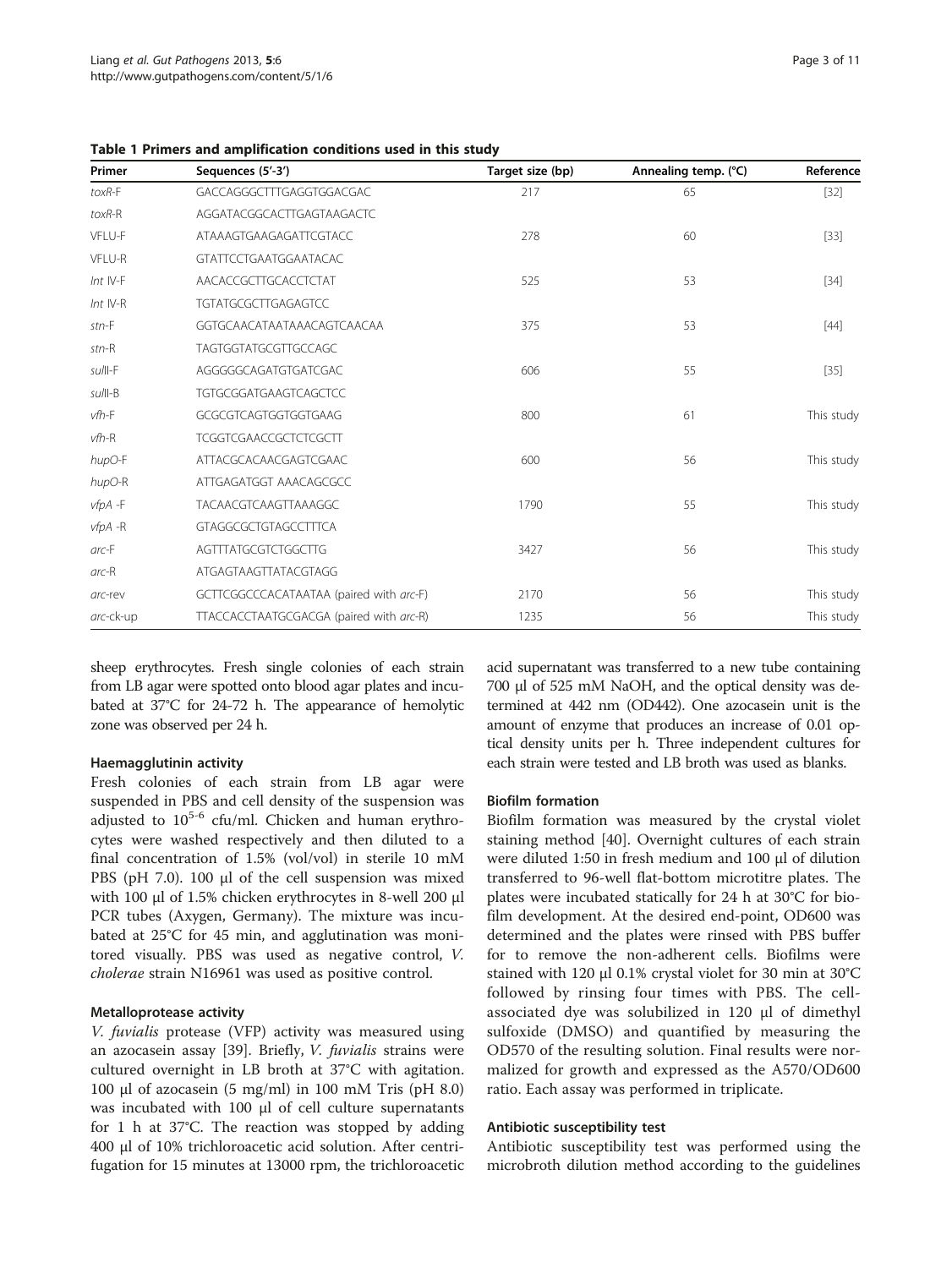of the current Clinical and Laboratory Standards Institute (CLSI). All V. fluvialis strains were tested for susceptibility to 15 antibiotics which include ampicillin, amoxicillin/clavulanic acid, cefotaxime, ceftriaxone, ceftazidime, chloramphenicol, ciprofloxacin, gentamicin, nalidixic acid, streptomycin, sulfamethoxazole, trimethoprim, co-trimoxazole, tetracycline, and azithromycin. Multidrug resistance was defined as a presence of resistance to two or more classes of antibiotics. Escherichia coli ATCC 25922 was used for quality control. No interpretive criteria for V. fluvialis were available based on CLSI guidelines, the minimum inhibitory concentrations (MICs) of antibiotics were determined by referring to the CLSI standards for V. cholerae if available; otherwise breakpoints for Enterobacteriaceae were applied.

#### Tissue culture assay

Human laryngeal carcinoma Hep-2 cells were grown in RPMI Medium 1640 (Gibco) supplemented with 10% fetal bovine serum at 37°C in a humidified 5%  $CO<sub>2</sub>$  atmosphere (Thermo Scientific, USA). Around  $2\times10^5$  cells were seeded in each well of 24-well plates and cultured overnight. Tissue culture medium was removed and cells were washed with 1640 medium three times before treatment. V. fluvialis strains were grown in Brain Heart Infusion broth (BHI, OXOID) supplemented with 0.5% NaCl at 37°C for 18 h in a rotary shaker. The culture supernatant, collected by centrifugation at 8000 rpm for 2 min, was filter-sterilized using 0.22 μm filter units (Millipore, USA). The resultant cell-free culture filtrate was serially diluted and aliquots of each test dilution were added in triplicate to the cell culture plate and incubated for 24 h. Morphological changes and cytotoxic effects were observed after 24 h using an inverted microscope (Nikon ECLIPSE Ti-SR, JAPAN). The toxin titer was expressed as the highest dilution that affected 50% of the cells in a well [[21\]](#page-9-0). The cell pellet was washed and suspended in 1640 medium. Approximately  $10<sup>7</sup>$  bacterial cells were then added in triplicate to the cell culture plate and incubated for 8 h at 37°C with 5%  $CO_2$ . Cytotoxic activity was detected by Lactate dehydrogenase (LDH) cytotoxicity assays Kit (Promega) according to the instruction of manufacture. 2% Triton X-100 served as positive controls and BHI, RPMI Medium 1640 as negative controls. Cytotoxic activity was calculated according to the following formula:  $LDH(\%)$ =  $[OD490_{(sample)} - OD490_{(negative control)} / OD490_{(positive)}}$ control) – OD490 $_{(negative \ control)}$  ×100%.

## PFGE

PFGE was performed according to the PulseNet standardized PFGE protocol for V. cholerae subtyping [\[41](#page-9-0)]. Genomic DNA of *V. fluvialis* strains was prepared in agarose plugs and digested with the restriction enzyme NotI, separated in a 1% agarose gel in 0.5×TBE buffer at 14°C using a CHEF-DRIII apparatus (Bio-Rad, Hercules, CA, USA). The pulse time ranged from 2 to 10 s for 13 h, and then from 20 to 25 s for 6 h, both at 6 v/cm. Gels were stained in distilled water containing 1.0 μg ethidium bromide  $ml^{-1}$  for 30 min, destained several times and photographed under UV light using the Gel Doc 2000 (Bio-Rad, Hercules, CA, USA). After visualization, the PFGE patterns were analyzed using BioNumerics. Dendrograms were clustered and constructed by using the UPGMA with a tolerance of 1.5%.

## Nucleotide sequence accession number

The nucleotide sequences encoding the enzymes involved in the arginine dihydrolase system and vfh gene have been deposited in the GenBank database under accession number KC569550 and KC569551, respectively.

## Results and discussion

## Biological features and biochemical characterizatio

Considering that V. fluvialis shares biochemical properties with Aeromonas species and the API 20E system gave ambiguous identity sometimes [[26\]](#page-9-0), the identities of V. fluvialis were first confirmed by using two sets of species-specific primers which targeted at the conserved transcriptional activation and variable membrane tether regions of the toxR gene and 16S-23S rDNA intergenic sequence, respectively [[32,33](#page-9-0)]. Excluding three strains with negative amplifications, 43 strains with both the expected amplicons size were molecularconfirmed as V. fluvialis and included in this study. All 44 strains including the reference strain CICC21612 grew as yellow colonies on the TCBS plates and grew well in the presence of 6% salt; however, 36 strains (81.8%) did not grow in LB without NaCl. And 8 strains (18.2%) grew very poorly. Salt tolerance test is very important in distinguishing *V. fluvialis* from the *Aeromonas* species as Aeromonas species cannot grow in the presence of 6% NaCl [[42](#page-9-0)]. Variable results were observed in LB with 7% salt: 31 strains (70.5%) grew and 13 strain (29.5%) did not grow. 28 strains (63.6%) were resistant to 10 μg of vibriostatic agent. All the strains were positive in Oxidase and String test, negative in Voges–Proskauer (VP) test,  $H_2S$ production, urease and tryptophane deaminase. They were positive in mannitol, sucrose and arabinose fermentation, negative in inositol, rhamnose and melibiose fermentation. o-nitrophenyl-β-D-galactopyranoside (ONPG) was positive except for strain JS38. Except strains JS50 and Ma-2531 which were arginine dihydrolase-negative, all strains were lysine decarboxylase-negative, ornithine decarboxylasenegative and arginine dihydrolase-positive. ONPG positivity is a generally believed biochemical trait in V. fluvialis, but ONPG-negative *V. fluvialis* had been reported [\[21](#page-9-0)]. The results of *V. fluvialis* strains in a variety of biological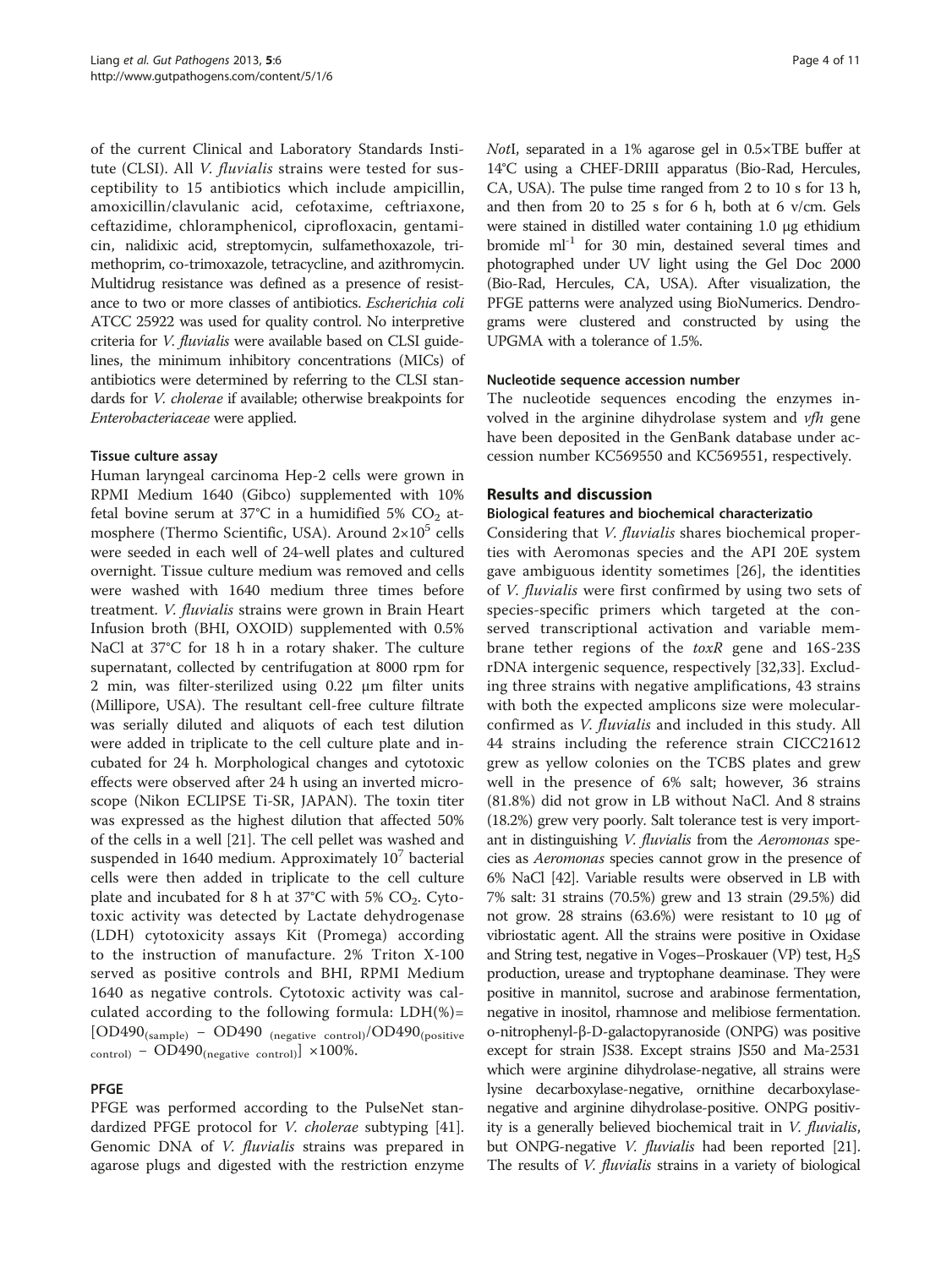<span id="page-4-0"></span>features and API 20E profile numbers are shown in Additional file [1:](#page-8-0) Table S1.

Arginine dihydrolase -negative V. fluvialis strain was not reported in the literature before. The arginine dihydrolase system which converts arginine to ornithine, ammonia and carbon dioxide via citrulline consists of three enzyme reactions catalysed by arginine deiminase, ornithine carbamoyltransferase and carbamate kinase [[43,44](#page-9-0)] and facilitates acid tolerance. Arginine deiminase, i.e. arginine dihydrolase is the first enzyme involved in this system catalysing the chemical reaction: L-arginine +  $H_2O \rightleftharpoons$  L-citrulline + NH3 [[43](#page-9-0)]. PCR amplification revealed that nucleotide sequences encoding arginine deiminase, ornithine carbamoyltransferase and carbamate kinase are absent in strain Ma-2531. Though strain JS50 displayed negative phenotype of arginine dihydrolase, PCR assay gave the similar-size of amplicon as other strains and sequence analysis revealed no mutation in the enzyme's coding region, suggesting somehow the expression of the arginine dihydrolase system was affected in JS50. To further exclude the possibility of negative amplification due to sequence variation of the primer annealing regions in strain Ma-2531, additional two primers arc-rev and arc-ckup were designed based on the sequence of arc operon of V. fluvialis strain JS50. Primer pairs arc-rev/arc-F and arcck-up/arc-R gave the expected size of amplicons in all tested V. fluvialis strains except Ma-2531. Sequence analysis of vfh gene of Ma-2531 displayed 98% identity to the reference sequence of V. fluvialis hemolysin gene in GenBank (AF348455.1), which further confirmed Ma-2531 was an arginine dihydrolase-negative V. fluvialis. The corresponding gene sequences encoding the enzymes involved in the arginine dihydrolase system in JS50 and vfh gene in Ma-2531 were deposited in the Genbank under accession number KC569550 and KC569551, respectively. Lysine decarboxylase, ornithine decarboxylase, arginine didydrolase, and L-arabinose are often used as the species-specific minimal biochemical tests to identify V. fluvialis from V. cholerae and nonagglutinating (NAG) vibrios [[4\]](#page-8-0). The appearance of arginine didydrolase-negative V. fluvialis increased the complexity of the identification through biochemical tests.

#### Identification of virulence genes and phenotypes

Several virulence factors important in pathogenesis have been reported in *V. fluvialis* [[15](#page-9-0)–[22](#page-9-0)]. Though the precise role in producing the clinical manifestations remains unclear, these factors may increase the pathogenicity of V. fluvialis and contribute to diarrhea. We screened the presence of the virulence genes vfh, hupO, *vfpA* and *stn* by PCR. All strains were positive for genes *vfh*,  $hupO$  and *vfpA*, negative for gene *stn* encoding the toxin NAG-ST enterotoxin [[37\]](#page-9-0).

Azocasein assay was used to determine the product of VFP protease (Figure 1). 17 (39.5%) strains had medium to high expression of VFP with the asocasein unit values ranging from 10.95 to 26.87, the others showed lower VFP productions with the asocasein unit values below 10. Among the above 17 strains, 13 were isolated from stool samples. In contrast to the prevalence of the  $vfp$  genes in the all tested strains, the corresponding phenotypes were not detected in an equal rate, suggesting the defective expression of VFP in some strains and needs further study. VFP is 70% homologous to precursor proteins of metalloproteases from other human pathogenic vibrios such as V. cholerae [\[45\]](#page-9-0) and V. vulnificus [\[46](#page-9-0)]. It shows haemagglutinating, permeabilityenhancing and haemorrhagic activities in addition to proteolytic activity like V. vulnificus protease [[47](#page-9-0)]. Metalloprotease of V. cholerae, also called haemagglutinin/protease (Hap), plays an important role in cholera pathogenesis by proteolytically activating cholera toxin A subunit [\[48](#page-9-0)] and the El Tor cytolysin/haemolysin [\[49\]](#page-9-0), hydrolysing

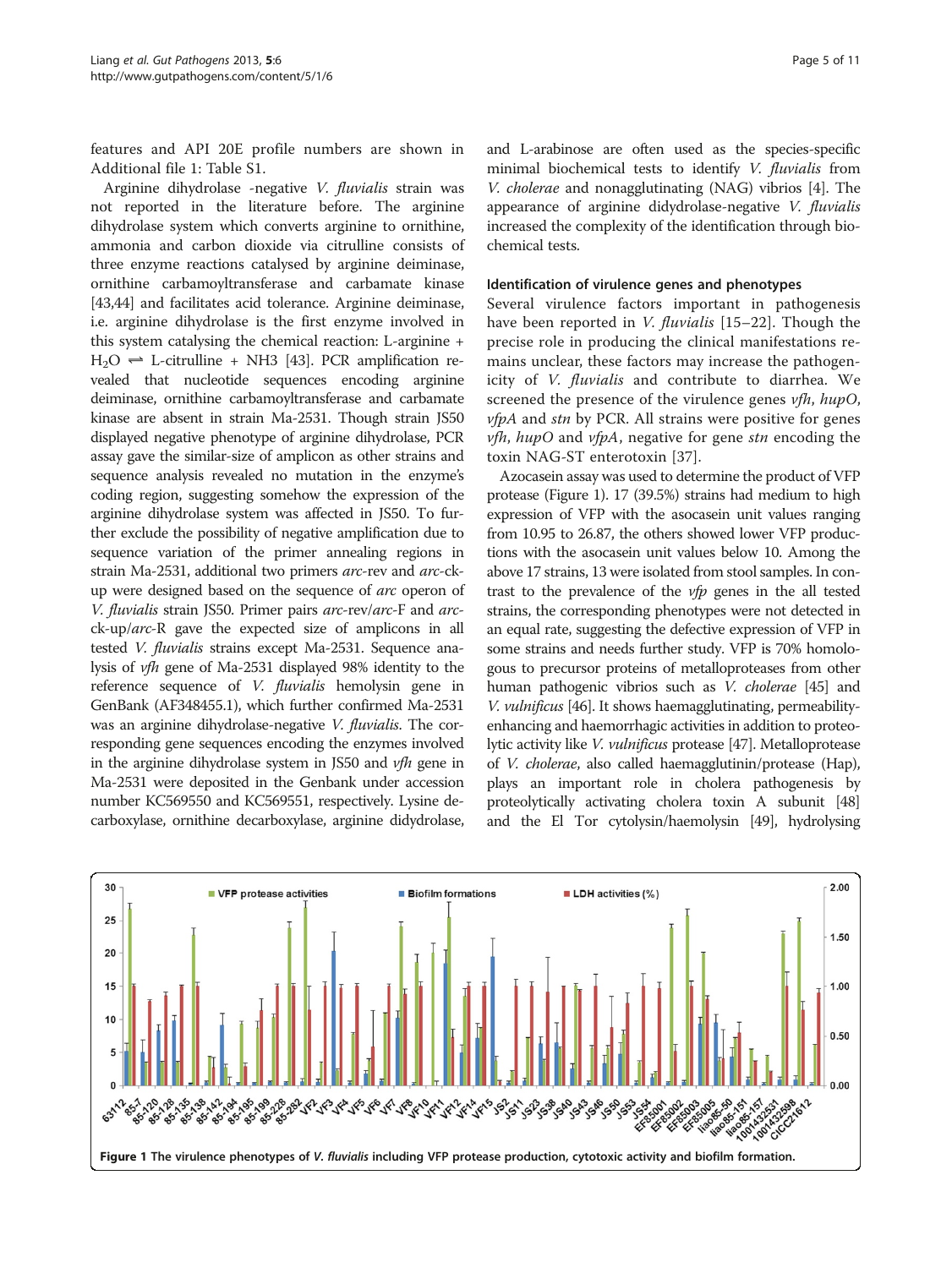physiologically important proteins [\[50\]](#page-9-0) and promoting mucin gel penetration, detachment and spread of infection along the gastrointestinal tract [[51\]](#page-9-0). Based on the similar biological activities and high homology to metalloproteases of V. cholerae and V. vulnificus, VFP may also function as an important pathogenic factor in V. fluvialis. Strains with higher expression of VFP could be potentially more virulent in the pathogenesis than those with lower expression or no expression, which was consistent with our observation that clinical isolations were predominant in those with medium to highVFP production.

All strains were agglutination-negative to both the chicken and human erythrocytes. On Columbia blood agar, the colonies of all strains were medium to large, mucoid, gray and β-hemolytic, indicating that VFH was routinely produced. Except JS 23 and liao85-157, all strains showed obvious hemolytic zone after 24 h incubation. Longer incubation (more than 72 h) was needed to develop clear hemolytic phenotype for JS23 and liao85-157. The role and biological properties of hemolysin from *V. fluvialis* have been independently studied by two groups [\[18,20](#page-9-0)]. In addition to lysing erythrocytes from different animal species, this enterotoxigenic El Tor-like hemolysin was cytotoxic towards CHO cells and induced fluid accumulation in mouse [[18](#page-9-0)]. Pores formed by VFH in erythrocyte membrane seem larger than those formed by other Vibrio hemolysins such as V. cholera,V. parahaemolyticus and V.vulnificus [\[20\]](#page-9-0), which may be somehow related with the bloody diarrhea [[2,5,](#page-8-0)[26\]](#page-9-0) occurred in some patients.

Different with V. cholerae and V. parahaemolyticus, which isolates from clinical sources are predominately toxigenic by containing virulence genes such as *ctxAB* or tdh and trh, no correlation between the prevalence of virulence genes and isolation source was observed in V. fluvialis. Virulence genes vfh, hupO and vfpA were equally detected in patient isolates and seafood isolates. All test *V. fluvialis* were haemolysis-positive irrespective of the isolation sources. Our results indicate the higher risk and potential public health threaten of seafood contaminated by V. fluvialis.

## Cytotoxic activity

The supernatants from all the *V. fluvialis* strains were capable of causing cytotoxic to Hep-2 cell. Cell morphological changes including cell rounding and destruction of the monolayer were readily observed after 24 h treatment. The end-point titres showing cytotoxic effects on 50% Hep-2 cells in a well mainly ranged from 2 to 8, only four (VF7, VF2, Ma-2598 and Ma-2531) showed high titres of 16, 32, 16 and 64, respectively. In contrast to the report of Chakraborty et al. [\[21](#page-9-0)], vacuolating effect was not clearly observed, maybe due

to the variation of strains and the difference of tissue cell line used.

Cytotoxocity was also detected by measuring lactate dehydrogenase (LDH) activities of Hep-2 cells after 8 h treatment with V. fluvialis. Cytotoxocity was expressed as LDH released into the medium as a percentage of total cellular LDH, obtained by treatment with 2% Triton X-100. LDH activities varied with strains (Figure [1](#page-4-0)). 33 strains (75%) displayed media to high cytotoxocity with LDH value between 53.12% and 100%, the rest 11 strains (25%) showed low cytotoxocity with LDH value below 48.5%. The average LDH activity evoked by 10 seafood-isolated strains was 68%, which was no significantly different from average value of 76% caused by 34 clinical isolates. It was found that for the above four strains (VF7, VF2, Ma-2598 and Ma-2531) which had the highest end-point titres of supernatants showing cytotoxic effects, LDH values were also high; for the strains with LDH below 50%, the end-point titres of supernatants showing cytotoxic effects were all between 2 and 4.

## Biofilm formation

V. fluvialis was found to be the most predominant species among Vibrio isolated from both the suburban and urban community effluents in South Africa [\[52](#page-9-0)], suggesting its high capacity of survival and persistence in the environment. Amel et al. reported a long-term survival (6 years) of *V. fluvialis* in marine sediment [\[53](#page-9-0)]. Therefore the ability to form biofilm in V. fluvialis was tested. The biofilm formation varied greatly with different strains (Figure [1](#page-4-0)), 20 (45.5%) strains could form biofilm in vitro, among which three strains VF3, VF11 and VF 15 isolated from stool samples made very thick biofilms. Microbes in biofilm communities are more resistant to environmental stresses and protozoan predation. Strains with the capacity to form higher biofilms could survive better in the infecting host and estuarine system than those forming less biofilms and thus contribute to the pathogenesis.

#### Antibiotic susceptibility test

All *V. fluvialis* strains were found to be sensitive to ceftazidime, chloramphenicol, ciprofloxacin, gentamicin, nalidixic acid, trimethoprim and co-trimoxazole (Table [2](#page-6-0)). Except JS2, all strains were sensitive to tetracycline. And all strains were sensitive to streptomycin except Ma-2531. JS43 is the only strain showed resistant to the third generation of cephalosporins cefotaxime and ceftriaxone with MIC of 4  $\mu$ g/ml. Additionally, there were six strains showed intermediate to cefotaxime and ceftriaxone with MIC of 2 μg/ml. 45.5%, 38.6%, 25.0% and 38.7% resistance (including intermediate resistance) to ampicillin, azithromycin, sulfamethoxazole and amoxicillin/clavulanic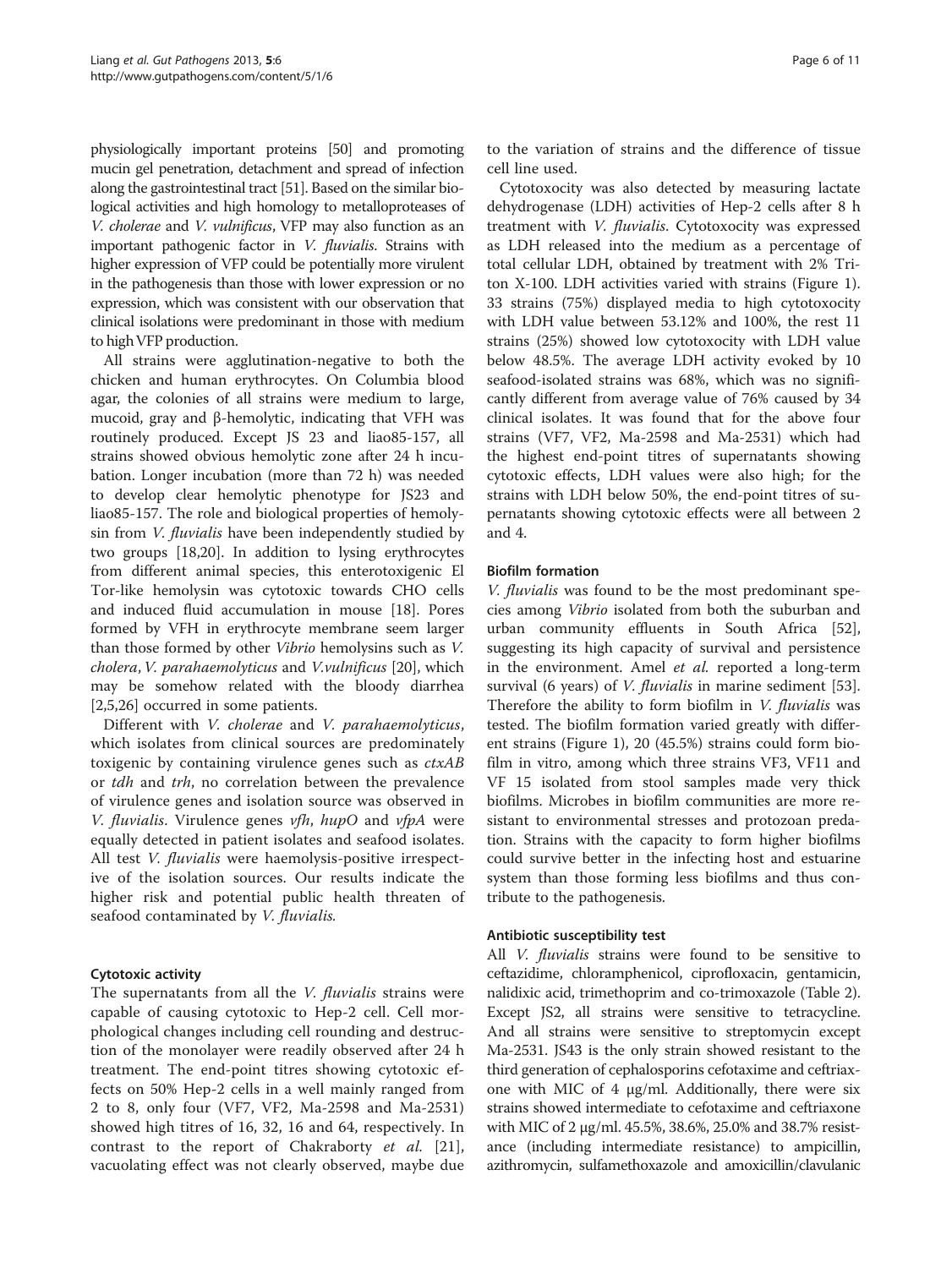<span id="page-6-0"></span>

|  |  |  |  | Table 2 Antibiotic susceptibility patterns of <i>V. fluvialis</i> strains |
|--|--|--|--|---------------------------------------------------------------------------|
|--|--|--|--|---------------------------------------------------------------------------|

| Antibiotic                  | Breakpoints (mg/ml)                             | Resistance                       | Sensitivity              |           |
|-----------------------------|-------------------------------------------------|----------------------------------|--------------------------|-----------|
|                             |                                                 | R(%)                             | 1(%)                     | S(% )     |
| Ampicillin                  | $S = 8$ = 16 R $> = 32a$                        | 12(27.3)                         | 8(18.2)                  | 24 (54.5) |
| Amoxicillin/Clavulanic acid | $S < = 8/4$ $= 16/8$ R $> = 32/16$ <sup>b</sup> | 10(22.7)                         | 7(15.9)                  | 27(61.4)  |
| Cefotaxime                  | $S = 1$ $= 2$ $R > 4^b$                         | 1(2.3)                           | 6(13.6)                  | 37 (84.1) |
| Ceftriaxone                 | $S \le 1$ $I = 2$ $R > 4^b$                     | 1(2.3)                           | 6(13.6)                  | 37 (84.1) |
| Ceftazidime                 | $S \le 4$ $= 8$ $R > 16^b$                      | 0(0)                             | 0(0)                     | 44 (100)  |
| Chloramphenicol             | $S = 8 = 16 R = 32a$                            | 0(0)                             | 0(0)                     | 44 (100)  |
| Ciprofloxacin               | $S \le 1$ $I = 2$ $R > 4^b$                     | 0(0)                             | 0(0)                     | 44 (100)  |
| Gentamicin                  | $S = 4$ $I = 8$ $R > 16^b$                      | 0(0)                             | 0(0)                     | 44 (100)  |
| Nalidixic acid              | $S = 16 R = 32^{b}$                             | 0(0)                             | $\overline{\phantom{a}}$ | 44 (100)  |
| Streptomycin                | S<16 R>= $16^d$                                 | 1(2.3)                           |                          | 43 (97.7) |
| Sulfamethoxazole            | $S = 256 R = 512a$                              | 11(25.0)                         |                          | 33 (75.0) |
| Trimethoprim                | $S = 8 R = 16^{b}$                              | 0(0)<br>$\overline{\phantom{a}}$ |                          | 44 (100)  |
| Co-trimoxazole              | $S < = 2/38$ R>=4/76 <sup>a</sup>               | 0(0)                             |                          | 44 (100)  |
| Tetracycline                | $S = 4$ =8 R $> = 16a$                          | 1(2.3)                           | 0(0)                     | 43 (97.7) |
| Azithromycin                | $S = 2$ $I = 4$ $R > 8^c$                       | 12(27.3)                         | 5(11.4)                  | 27(61.3)  |

<sup>a</sup>Breakpoints are based on the CLSI standards for V. cholerge. <sup>a</sup>Breakpoints are based on the CLSI standards for V. *cholerae.*<br><sup>b</sup>Breakpoints refer to the CLSI criteria for *Enterphacteriaceae* 

<sup>B</sup>Breakpoints refer to the CLSI criteria for *Enterobacteriaceae.*<br><sup>S</sup>Breakpoint is based on the CLSI standards for C-*ieiuni* 

 ${}^{\text{c}}$ Breakpoint is based on the CLSI standards for C. jejuni. <sup>d</sup>Breakpoint refer to the reference [[61\]](#page-10-0).

R, resistance; I, intermediate; S, sensitivity.

acid were observed with the corresponding MIC ranged from 16 to 64 μg/ml, 4 to 16 μg/ml, more than  $1024 \mu g/ml$ , and 16/8 to 64/32 μg/ml, respectively. 12 (27.3%) strains were resistant to two and three antibiotics, if strains showing intermediate were included, the rate was up to 34.0%. Strain Ma-2531 isolated from clinical sample in 2010 was resistant to five antibiotics. Antibiotic susceptibility comparison of strains from Fujian revealed that patient isolates showed higher resistant rate (91.7%) and broader resistant spectrum than the seafood-isolates (30%), which suggests patient isolates may bring a more severe medical and public health concern.

Compared to the high sensitivity (99.4%) of V. cholerae to the ampicillin during the similar time period (1977– 1989) [[55](#page-9-0)], *V. fluvialis* exhibited much higher resistant to β- lactams. In regard to sulfamethoxazole resistance, sulII gene was detected in 85–142, JS2 and Ma-2531 strains. Resistance to the azithromycin (38.7%, including intermediate resistance) is the unique feature of the V. *fluvialis* tested in this study, strain 63112 isolated in 1963 from a diarrheal patient also showed azithromycin resistance with MIC of 8 μg/ml. Wang et al. reported that the earliest azithromycin-resistant V. cholerae strains appeared in 1965 in China [[55](#page-9-0)]. Considering the isolation time of the strains and the time-to-market of the second generation macrolides antibiotics, we reasoned that azithromycin-resistant phenotype of V. fluvialis in this study was due to the cross-resistance

caused by the first generation macrolides antibiotics which had been widely used in the clinical since 1952.

In general, the antibiotic resistant conditions of our V. fluvialis strains were not as serious as those reported in the literatures where the SXT element, plasmid and integrons mediated MDRs were quite common in V. fluvialis [[3,](#page-8-0)[25,](#page-9-0)[56](#page-10-0)–[58](#page-10-0)]. And V. fluvialis was reported to be the most abundant strain harboring most of the antibiotic resistance genes and SXT element among the Vibrio strains isolated from wasterwater final effluents [[59\]](#page-10-0). The probable reason was the earlier isolation time. The majority of the tested strains were isolated in 1980s. It was reported that integrons appeared in  $V$ . fluvialis after 1998 [[25](#page-9-0)] and SXT was detected for the first time in O139 V. cholerae isolated in 1992 [\[60](#page-10-0)]. Consistent to the phenotypes of lacking of SXT specific MDR pattern and sensitivity to the aminoglycosides, PCR screening of the SXT integrase and 3' conserved sequence (3'CS) and 5'CS of class I integron gave no amplicons (data not shown). From the other side, our results further suggest the rapid increasing and spreading of antibiotic resistance in the *V. fluvialis* in recent 20 years, the appearance of MDR strains will be a severe medical and public health problem due to its epidemic-causing potential. It's worth noting that int IV gene specific for the class IV integron [[34\]](#page-9-0) was negative in all strains, thus suggesting there are maybe no superintegron in the *V. fluvialis* or sequence variation occurred in the *int* IV gene.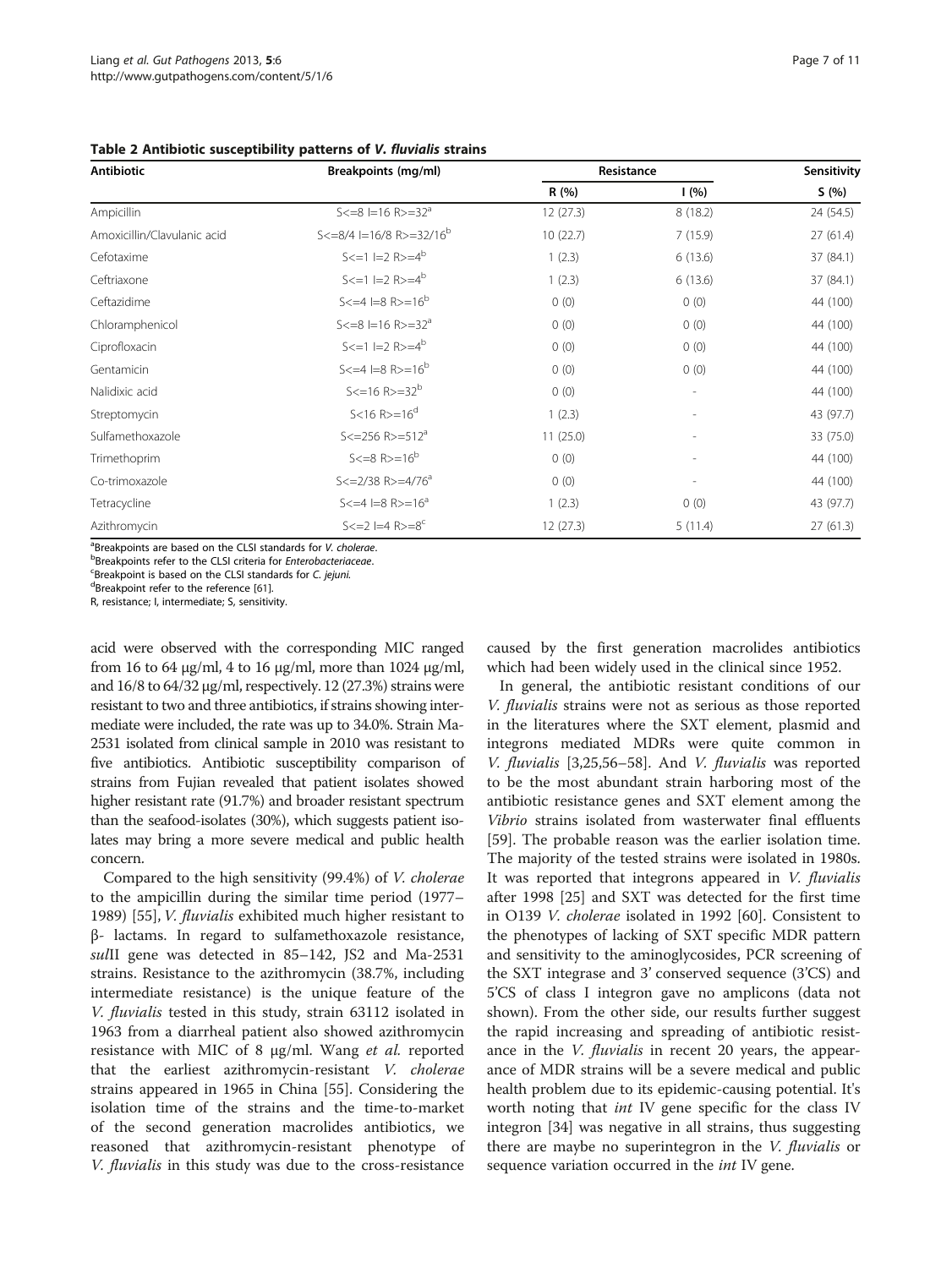

<span id="page-7-0"></span>

| <b>COL</b><br>$-75$<br>8<br>85<br>8<br>\$ | <b>Strain ID</b><br><b>JS46</b> | <b>Isolation Isolation</b><br>Year<br>1987 | Province<br>Jiangsu | Antibiogram (Resistance)<br><b>AZM</b> |
|-------------------------------------------|---------------------------------|--------------------------------------------|---------------------|----------------------------------------|
|                                           | Ma-2531                         | 2010                                       | Anhui               | AMP, AMC/CLAV, AZM, SMZ, STR           |
|                                           | liao85-151                      | 1985                                       | Liaoning            | AZM                                    |
|                                           | <b>JS38</b>                     | 1987                                       | Jiangsu             | AZM                                    |
| Α                                         | <b>VF12</b>                     | 1985                                       | Fujian              | SMZ                                    |
|                                           | <b>JS40</b>                     | 1987                                       | Jiangsu             | AMP, AMC/CLAV                          |
|                                           | VF7                             | 1985                                       | Fujian              | AMP, AMC/CLAV, SMZ                     |
|                                           | <b>VF14</b>                     | Unknown                                    | Unknown             | AMP                                    |
|                                           | <b>VF11</b>                     | 1985                                       | Fujian              | AMP, SMZ                               |
|                                           | VF <sub>5</sub>                 | 1985                                       | Fujian              | AMP                                    |
|                                           | VF6                             | 1985                                       | Fujian              | SMZ                                    |
|                                           | <b>JS23</b>                     | 1987                                       | Jiangsu             | $\overline{a}$                         |
|                                           | <b>VF15</b>                     | Unknown Unknown                            |                     | SMZ                                    |
| в                                         | VF3                             | 1985                                       | Fujian              | <b>SMZ</b>                             |
|                                           | <b>JS50</b>                     | 1987                                       | Jiangsu             |                                        |
|                                           | 85-282                          | 1985                                       | Fujian              |                                        |
|                                           | JS2                             | 1987                                       | Jiangsu             | SMZ, TET, AZM                          |
|                                           | 85-135                          | 1985                                       | Fujian              |                                        |
|                                           | liao85-157                      | 1986                                       | Liaoning            |                                        |
|                                           | 85-194                          | 1985                                       | Fujian              |                                        |
|                                           | Ma-2598                         | 2010                                       | Anhui               |                                        |
|                                           | 63112                           | 1963                                       | Guangdong AZM       |                                        |
| с                                         | 85-195                          | 1985                                       | Fujian              |                                        |
|                                           | 85-138                          | 1985                                       | Fujian              |                                        |
|                                           | EF85003                         | 1985                                       | Xinjiang            |                                        |
|                                           | EF85005                         | 1985                                       | Xinjiang            | <b>AZM</b>                             |
|                                           | liao85-50                       | 1984                                       | Liaoning            | AZM                                    |
|                                           | 85-199                          | 1985                                       | Fujian              | AMP, AMC/CLAV                          |
|                                           | 85-228                          | 1985                                       | Fujian              |                                        |
|                                           | EF85001                         | 1985                                       | Xinjiang            |                                        |
|                                           | EF85002                         | 1985                                       | Xinjiang            |                                        |
| D                                         | $85 - 7$                        | 1985                                       | Fujian              |                                        |
|                                           | CICC21612 Unknown               |                                            | Bangladesh AZM      |                                        |
|                                           | <b>JS11</b>                     | 1987                                       | Jiangsu             | AMP, AMC/CLAV, AZM                     |
|                                           | VF <sub>2</sub>                 | 1985                                       | Fujian              | $\blacksquare$                         |
|                                           | VF8                             | 1985                                       | Fujian              | AMP, AMC/CLAV, SMZ                     |
|                                           | <b>JS43</b>                     | 1987                                       | Jiangsu             | CTX,CRO,AZM                            |
| Е                                         | <b>JS54</b>                     | 1987                                       | Jiangsu             |                                        |
|                                           | VF4                             | 1985                                       | Fujian              | AMP, AMC/CLAV, SMZ                     |
|                                           | <b>VF10</b>                     | 1985                                       | Fujian              | AMP, AMC/CLAV                          |
|                                           | <b>JS53</b>                     | 1987                                       | Jiangsu             | AMP, AMC/CLAV, AZM                     |
| F                                         | 85-120                          | 1985                                       | Fujian              |                                        |
|                                           | 85-128                          | 1985                                       | Fujian              | AMC/CLAV                               |
| G                                         | 85-142                          | 1985                                       | Fujian              | SMZ                                    |

Figure 2 The results of the PFGE analysis using NotI digestion of V. fluvialis strains and the MDR patterns. The dendrogram was produced using the Dice coefficient and the unweighted-pair group method with an arithmetic mean algorithm (UPGMA) with a position tolerance of 1.5%. Abbreviation: AMP, ampicillin; AMC/CLAV, amoxicillin/clavulanic acid; CTX, cefotaxime; CRO, ceftriaxone; STR, streptomycin; SMZ, sulfamethoxazole; TET, tetracycline; AZM, azithromycin.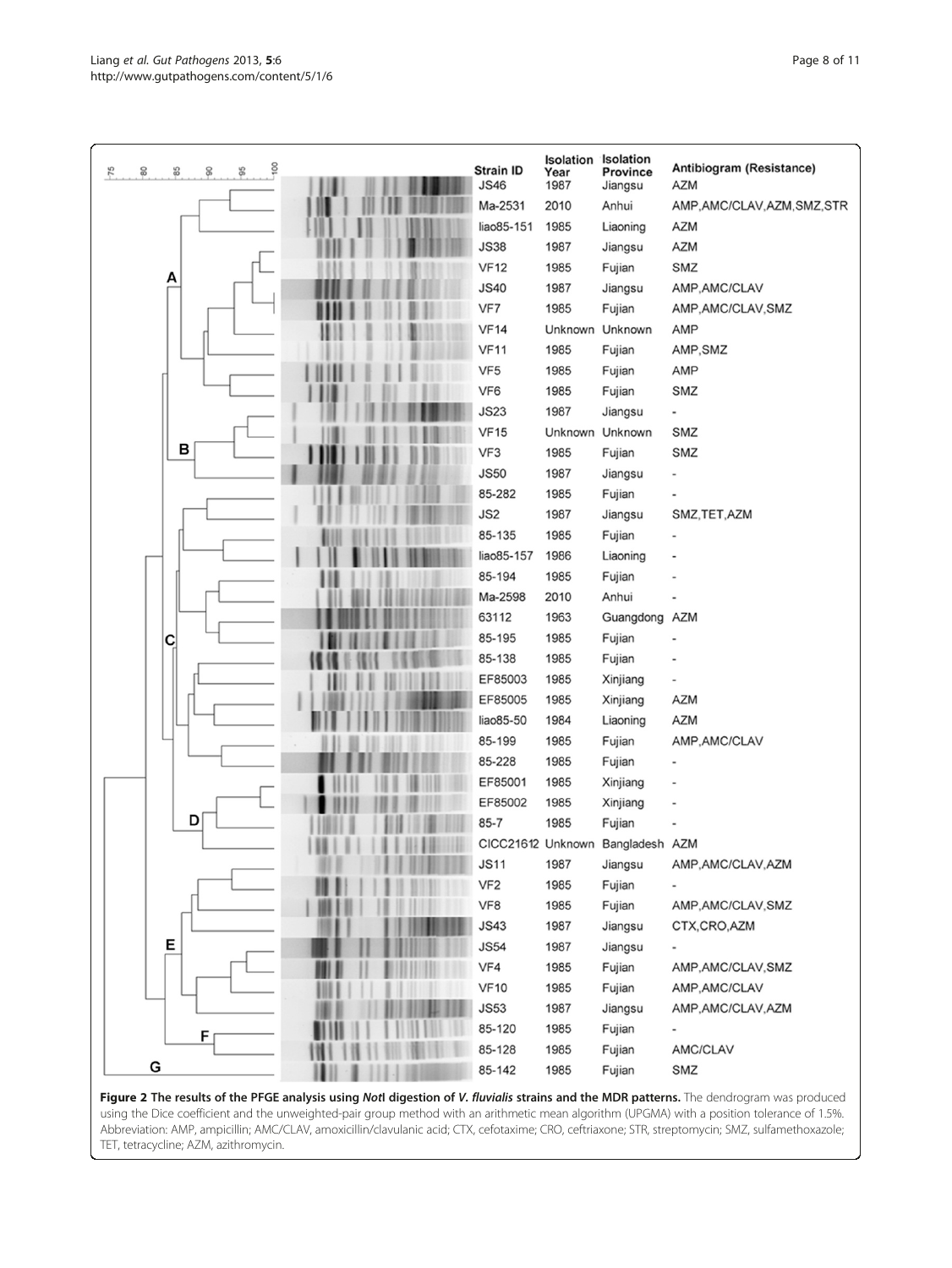#### <span id="page-8-0"></span>PFGE

PFGE was used to analyze the genetic relatedness, molecular-subtyping characteristics of V. fluvialis strains, especially to determine whether some strains from the same location during the same year were clonal. PFGE of the NotI-digested DNA of 44 strains generated 43 distinct patterns, only two (JS40 and VF7) possessed the same pattern (Figure [2\)](#page-7-0). All strains formed 7 clusters at the 85% similarity breakpoint. The top two clusters contained 14 and 11 strains respectively. The smallest cluster only contained one strain. Five out of 11 strains in cluster A were patient isolates from Fujian in 1985, and 7 out of 14 strains in cluster C were seafood isolates from Fujian. Cluster C exhibited less antibiotic resistance than Cluster A, the most strains in cluster E displayed multiple antibiotic resistance. According to the interpretive criteria proposed by Tenover [\[61\]](#page-10-0), strain EF85001 and EF85002 were considered to be closely related by showing one band difference which were isolated from same location at same time, strain 85–199 and 85–228, VF5 and VF6, 85–120 and 85–128 were possibly related.

#### Conclusions

In this study, we examined the main biological characteristics, virulence phenotypes and their correlation with genetic factors, drug resistance profiles of V. fluvialis isolated from patients and environment in China. One strain was found to be negative in arginine dihydrolase system. There was no significant correlation between the prevalence of virulence phenotypes and isolation source. Virulence genes vfh, hupO and vfpA were widely distributed, the ability to produce hemolysin, cytotxin and protease varied with strains. Resistance to β-lactams and Sulfamethoxazole were prevalence. Azithromycin resistance is a unique feature of the V. fluvialis tested in this study. PFGE-based comparative molecular analysis of isolates demonstrated great genetic heterogeneity of V. fluvialis in China. To our knowledge, this is the first study that specifically evaluated etiological characteristics and molecular relatedness of V. fluvialis isolated in China. The obtained information contributed to the understanding of pathogenicity and the epidemiological features of V. fluvialis and it's necessary to enhance surveillance in the future due to the increasing appearance of MDR strains and its epidemic-causing potential.

## Additional file

[Additional file 1: Table S1.](http://www.biomedcentral.com/content/supplementary/1757-4749-5-6-S1.pdf) Information and biological features of V. fluvialis strains used in this study.

#### Abbreviations

PCR: Polymerase chain reaction; TCBS: Thiosulphate citrate bile salts sucrose agar; VFP: V. fuvialis protease; CLSI: Clinical and Laboratory Standards Institute; MICs: Minimum inhibitory concentrations; LDH: Lactate

dehydrogenase; PFGE: Pulsed-field gel electrophoresis; ONPG: O-nitrophenylβ-D-galactopyranoside; VFH: V. fluvialis hemolysin.

#### Competing interests

The authors declare that they have no competing interests.

#### Authors' contributions

PL carried out the molecular genetic studies and phenotypes test, participated in the sequence submission and drafted the manuscript. XC carried out the tissue culture. XD participated in the PFGE analysis. BK participated in the design of the study and helped to draft the manuscript. WL conceived of the study, and participated in its design and coordination and drafted the manuscript. All authors read and approved the final manuscript.

#### Authors' information

State Key Laboratory for Infectious Disease Prevention and Control, and National Institute for Communicable Disease Control and Prevention, Chinese Center for Disease Control and Prevention. Beijing 102206, People's Republic of China.

#### Acknowledgements

This work was partially supported by the Project of the National Natural Science Foundation of China (81071410). We are very grateful to Dr. Jingyun Zhang for the help in preparing the figures and formatting the bibliography.

#### Received: 8 February 2013 Accepted: 27 February 2013 Published: 22 March 2013

#### References

- 1. Thekdi R, Lakhani AG, Vachha SM, Chandrakapure MR: Vibrio fluvialis (group F vibrio) in Maharashtra. Indian J Med Res 1982, 76:80–85.
- 2. Huq MI, Alam AK, Brenner DJ, Morris GK: Isolation of Vibrio-like group, EF-6, from patients with diarrhea. J Clin Microbiol 1980, 11(6):621–624.
- 3. Chowdhury G, Pazhani GP, Nair GB, Ghosh A, Ramamurthy T: Transferable plasmid-mediated quinolone resistance in association with extendedspectrum beta-lactamases and fluoroquinolone-acetylating aminoglycoside-6'-N-acetyltransferase in clinical isolates of Vibrio fluvialis. Int J Antimicrob Agents 2011, 38(2):169–173.
- 4. Chowdhury G, Pazhani GP, Dutta D, Guin S, Dutta S, Ghosh S, Izumiya H, Asakura M, Yamasaki S, Takeda Y, Arakawa E, Watanabe H, Mukhopadhyay AK, Bhattacharya MK, Rajendran K, Nair GB, Ramamurthy T: Vibrio fluvialis in Patients with Diarrhea, Kolkata, India. Emerg Infect Dis 2012, 18(11):1868–1871.
- 5. Bhattacharjee S, Bhattacharjee S, Bal B, Pal R, Niyogi SK, Sarkar K: Is Vibrio fluvialis emerging as a pathogen with epidemic potential in coastal region of eastern India following cyclone Aila? J Health Popul Nutr 2010, 28(4):311–317.
- 6. Allton DR, Forgione MA Jr, Gros SP: Cholera-like presentation in Vibrio fluvialis enteritis. South Med J 2006, 99(7):765-767.
- 7. Klontz KC, Desenclos JC: Clinical and epidemiological features of sporadic infections with Vibrio fluvialis in Florida, USA. J Diarrhoeal Dis Res 1990,  $8(1-2):24-26$ .
- 8. Tall BD, Fall S, Pereira MR, Ramos-Valle M, Curtis SK, Kothary MH, Chu DM, Monday SR, Kornegay L, Donkar T, Prince D, Thunberg RL, Shangraw KA, Hanes DE, Khambaty FM, Lampel KA, Bier JW, Bayer RC: Characterization of Vibrio fluvialis-like strains implicated in limp lobster disease. Appl Environ Microbiol 2003, 69(12):7435–7446.
- 9. Huang KC, Hsu RW: Vibrio fluvialis hemorrhagic cellulitis and cerebritis. Clinical infectious diseases: an official publication of the Infectious Diseases Society of America 2005, 40(9):e75–77.
- 10. Ratnaraja N, Blackmore T, Byrne J, Shi S: Vibrio fluvialis peritonitis in a patient receiving continuous ambulatory peritoneal dialysis. J Clin Microbiol 2005, 43(1):514–515.
- 11. Cabrera Rodriguez LE, Monroy SP, Morier L, Ramirez Alvarez MM, Fernandez Abreu A, Castro Escarpulli G, Longa Briceno A, Bravo Farinas L: Severe otitis due to Vibrio fluvialis in a patient with AIDs: first report in the world. Rev Cubana Med Trop 2005, 57(2):154–155.
- 12. Liu WL, Chiu YH, Chao CM, Hou CC, Lai CC: Biliary tract infection caused by Vibrio fluvialis in an immunocompromised patient. Infection 2011, 39(5):495–496.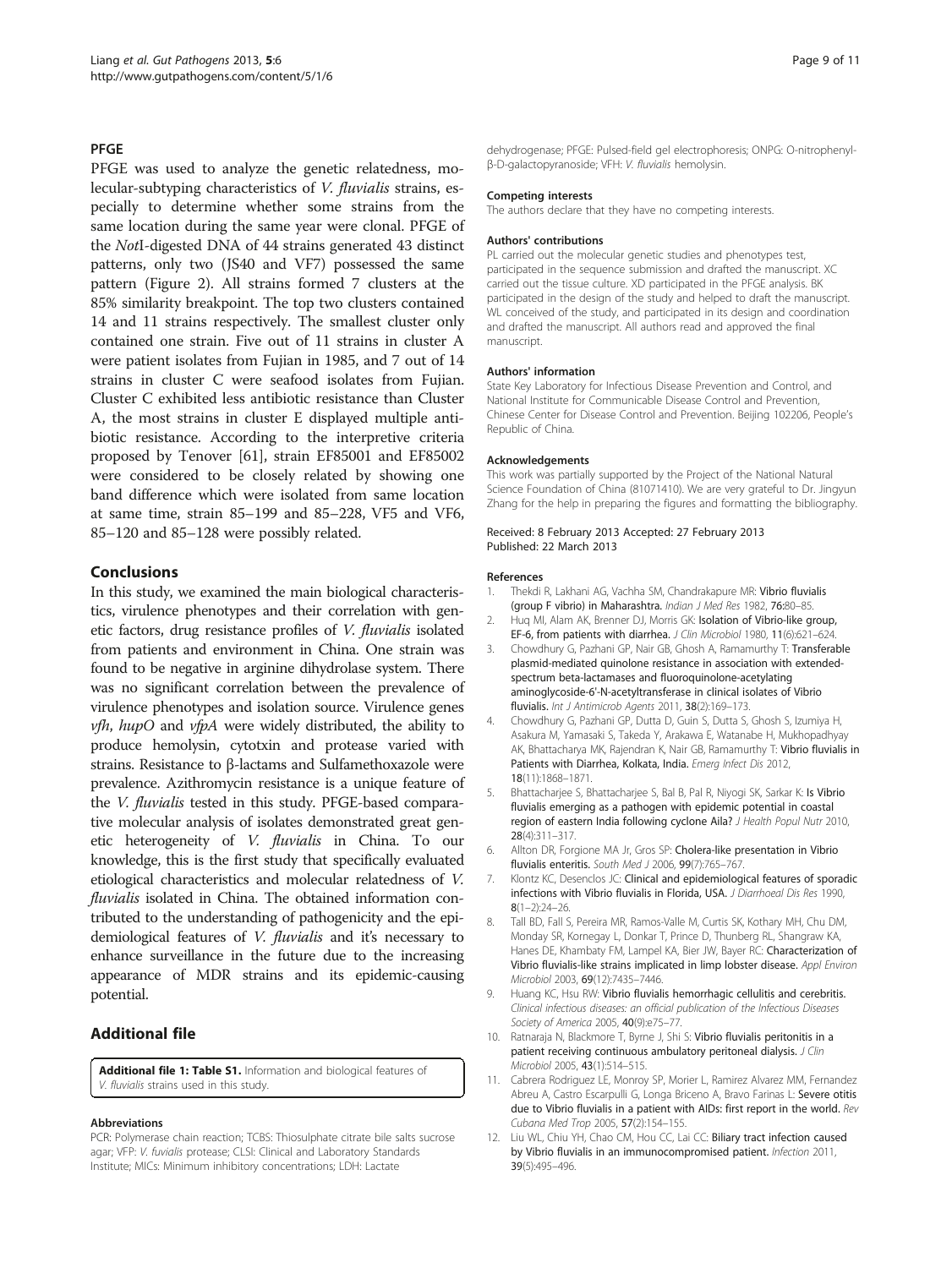- <span id="page-9-0"></span>13. Lai CH, Hwang CK, Chin C, Lin HH, Wong WW, Liu CY: Severe watery diarrhoea and bacteraemia caused by Vibrio fluvialis. *J Infect 2006*, 52(3):e95–98.
- 14. Penland RL, Boniuk M, Wilhelmus KR: Vibrio ocular infections on the U.S. Gulf Coast. Cornea 2000, 19(1):26–29.
- 15. Chikahira M, Hamada K: Enterotoxigenic substance and other toxins produced by Vibrio fluvialis and Vibrio furnissii. Nihon juigaku zasshi 1988, 50(4):865–873.
- 16. Wong HC, Ting SH, Shieh WR: Incidence of toxigenic vibrios in foods available in Taiwan. J Appl Bacteriol 1992, 73(3):197–202.
- 17. Rahim Z, Aziz KM: Factors affecting production of haemolysin by strains of Vibrio fluvialis. J Diarrhoeal Dis Res 1996, 14(2):113–116.
- 18. Kothary MH, Lowman H, McCardell BA, Tall BD: Purification and characterization of enterotoxigenic El Tor-like hemolysin produced by Vibrio fluvialis. Infect Immun 2003, 71(6):3213–3220.
- 19. Lockwood DE, Kreger AS, Richardson SH: Detection of toxins produced by vibrio fluvialis. Infect Immun 1982, 35(2):702–708.
- 20. Han JH, Lee JH, Choi YH, Park JH, Choi TJ, Kong IS: Purification, characterization and molecular cloning of Vibrio fluvialis hemolysin. Biochim Biophys Acta 2002, 1599(1–2):106–114.
- 21. Chakraborty R, Chakraborty S, De K, Sinha S, Mukhopadhyay AK, Khanam J, Ramamurthy T, Takeda Y, Bhattacharya SK, Nair GB: Cytotoxic and cell vacuolating activity of Vibrio fluvialis isolated from paediatric patients with diarrhoea. J Med Microbiol 2005, 54(Pt 8):707–716.
- 22. Ahn SH, Han JH, Lee JH, Park KJ, Kong IS: Identification of an ironregulated hemin-binding outer membrane protein, HupO, in Vibrio fluvialis: effects on hemolytic activity and the oxidative stress response. Infect Immun 2005, 73(2):722–729.
- 23. Levine WC, Griffin PM: Vibrio infections on the Gulf Coast: results of first year of regional surveillance. Gulf Coast Vibrio Working Group. The Journal of infectious diseases 1993, 167(2):479–483.
- 24. Evans MC, Griffin PM, Tauxe RV: CDC report: Vibrio surveillance system, summary data, 1997-2000. Available from: URL: [http://www.cdc.gov/](http://www.cdc.gov/ncidod/dbmd/diseaseinfo/files/CSTE_Vibrio_2000.pdf) [ncidod/dbmd/diseaseinfo/files/CSTE\\_Vibrio\\_2000.pdf.](http://www.cdc.gov/ncidod/dbmd/diseaseinfo/files/CSTE_Vibrio_2000.pdf)
- 25. Srinivasan VB, Virk RK, Kaundal A, Chakraborty R, Datta B, Ramamurthy T, Mukhopadhyay AK, Ghosh A: Mechanism of drug resistance in clonally related clinical isolates of Vibrio fluvialis isolated in Kolkata, India. Antimicrob Agents Chemother 2006, 50(7):2428–2432.
- 26. Seidler RJ, Allen DA, Colwell RR, Joseph SW, Daily OP: Biochemical characteristics and virulence of environmental group F bacteria isolated in the United States. Appl Environ Microbiol 1980, 40(4):715–720.
- 27. Bellet J, Klein B, Altieri M, Ochsenschlager D: Vibrio fluvialis, an unusual pediatric enteric pathogen. Pediatr Emerg Care 1989, 5(1):27–28.
- 28. Wu B, Ma J, Lin W: loslation and identif ication of causative vibrio in sea products. Journal of Da lian Institute of Light Industry 2003, 22:47-49.
- 29. Singh R, Rajpara N, Tak J, Patel A, Mohanty P, Vinothkumar K, Chowdhury G, Ramamurthy T, Ghosh A, Bhardwaj AK: Clinical isolates of Vibrio fluvialis from Kolkata, India, obtained during 2006: plasmids, the qnr gene and a mutation in gyrase A as mechanisms of multidrug resistance. J Med Microbiol 2012, 61(3):369–374.
- 30. Igbinosa EO, Okoh AI: Vibrio fluvialis: an unusual enteric pathogen of increasing public health concern. Int J Environ Res Public Health 2010, 7(10):3628–3643.
- 31. Brenner DJ, Hickman-Brenner FW, Lee JV, Steigerwalt AG, Fanning GR, Hollis DG, Farmer JJ 3rd, Weaver RE, Joseph SW, Seidler RJ: Vibrio furnissii (formerly aerogenic biogroup of Vibrio fluvialis), a new species isolated from human feces and the environment. J Clin Microbiol 1983, 18(4):816–824.
- 32. Chakraborty R, Sinha S, Mukhopadhyay AK, Asakura M, Yamasaki S, Bhattacharya SK, Nair GB, Ramamurthy T: Species-specific identification of Vibrio fluvialis by PCR targeted to the conserved transcriptional activation and variable membrane tether regions of the toxR gene. J Med Microbiol 2006, 55(Pt 6):805–808.
- 33. Lee SK, Wang HZ, Law SH, Wu RS, Kong RY: Analysis of the 16S-23S rDNA intergenic spacers (IGSs) of marine vibrios for species-specific signature DNA sequences. Mar Pollut Bull 2002, 44(5):412–420.
- 34. Yu L, Zhou Y, Wang R, Lou J, Zhang L, Li J, Bi Z, Kan B: Multiple antibiotic resistance of Vibrio cholerae serogroup O139 in China from 1993 to 2009. PLoS One 2012, 7(6):e38633.
- 35. Hochhut B, Lotfi Y, Mazel D, Faruque SM, Woodgate R, Waldor MK:

Molecular analysis of antibiotic resistance gene clusters in vibrio cholerae O139 and O1 SXT constins. Antimicrob Agents Chemother 2001, 45(11):2991–3000.

- 36. Lux TM, Lee R, Love J: Complete genome sequence of a free-living Vibrio furnissii sp. nov. strain (NCTC 11218). J Bacteriol 2011, 193(6):1487–1488.
- 37. Bidinost C, Saka HA, Aliendro O, Sola C, Panzetta-Duttari G, Carranza P, Echenique J, Patrito E, Bocco JL: Virulence factors of non-O1 non-O139 Vibrio cholerae isolated in Cordoba, Argentina. Rev Argent Microbiol 2004, 36(4):158–163.
- 38. Ramamurthy T, Pal A, Pal SC, Nair GB: Taxonomical implications of the emergence of high frequency of occurrence of 2,4-diamino-6,7 diisopropylpteridine-resistant strains of Vibrio cholerae from clinical cases of cholera in Calcutta, India. J Clin Microbiol 1992, 30(3):742-743.
- 39. Benitez JA, Silva AJ, Finkelstein RA: Environmental signals controlling production of hemagglutinin/protease in Vibrio cholerae. Infect Immun 2001, 69(10):6549–6553.
- 40. Zhu J, Mekalanos JJ: Quorum sensing-dependent biofilms enhance colonization in Vibrio cholerae. Dev Cell 2003, 5(4):647–656.
- 41. Cooper KL, Luey CK, Bird M, Terajima J, Nair GB, Kam KM, Arakawa E, Safa A, Cheung DT, Law CP, Watanabe H, Kubota K, Swaminathan B, Ribot EM: Development and validation of a PulseNet standardized pulsed-field gel electrophoresis protocol for subtyping of Vibrio cholerae. Foodborne Pathog Dis 2006, 3(1):51–58.
- 42. Kaysner CA Jr, DePaola A: Chapter 9. Vibrio. In Bacteriological Analytical Manual online, 8th edition. Edited by. Washington, DC. USA: 2001. Available from: URL: [http://www.fda.gov/Food/ScienceResearch/LaboratoryMethods/](http://www.fda.gov/Food/ScienceResearch/LaboratoryMethods/BacteriologicalAnalyticalManualBAM/ucm070830.htm) [BacteriologicalAnalyticalManualBAM/ucm070830.htm.](http://www.fda.gov/Food/ScienceResearch/LaboratoryMethods/BacteriologicalAnalyticalManualBAM/ucm070830.htm)
- 43. Chen KC, Culbertson NJ, Knapp JS, Kenny GE, Holmes KK: Rapid method for simultaneous detection of the arginine dihydrolase system and amino acid decarboxylases in microorganisms. J Clin Microbiol 1982, 16(5):909–919.
- 44. Fulde M, Willenborg J, de Greeff A, Benga L, Smith HE, Valentin-Weigand P, Goethe R: ArgR is an essential local transcriptional regulator of the arcABC operon in Streptococcus suis and is crucial for biological fitness in an acidic environment. Microbiology 2011, 157(Pt 2):572–582.
- 45. Hase CC, Finkelstein RA: Cloning and nucleotide sequence of the Vibrio cholerae hemagglutinin/protease (HA/protease) gene and construction of an HA/protease-negative strain. J Bacteriol 1991, 173(11):3311–3317.
- 46. Cheng JC, Shao CP, Hor LI: Cloning and nucleotide sequencing of the protease gene of Vibrio vulnificus. Gene 1996, 183(1–2):255–257.
- 47. Miyoshi S, Sonoda Y, Wakiyama H, Rahman MM, Tomochika K, Shinoda S, Yamamoto S, Tobe K: An exocellular thermolysin-like metalloprotease produced by Vibrio fluvialis: purification, characterization, and gene cloning. Microb Pathog 2002, 33(3):127–134.
- 48. Booth BA, Boesman-Finkelstein M, Finkelstein RA: Vibrio cholerae hemagglutinin/protease nicks cholera enterotoxin. Infect Immun 1984, 45(3):558–560.
- 49. Nagamune K, Yamamoto K, Naka A, Matsuyama J, Miwatani T, Honda T: In vitro proteolytic processing and activation of the recombinant precursor of El Tor cytolysin/hemolysin (pro-HlyA) of Vibrio cholerae by soluble hemagglutinin/protease of V. cholerae, trypsin, and other proteases. Infect Immun 1996, 64(11):4655–4658.
- 50. Finkelstein RA, Boesman-Finkelstein M, Holt P: Vibrio cholerae hemagglutinin/lectin/protease hydrolyzes fibronectin and ovomucin: F.M. Burnet revisited. Proc Natl Acad Sci USA 1983, 80(4):1092–1095.
- 51. Silva AJ, Pham K, Benitez JA: Haemagglutinin/protease expression and mucin gel penetration in El Tor biotype Vibrio cholerae. Microbiology 2003, 149(Pt 7):1883–1891.
- 52. Igbinosa EO, Obi CL, Okoh AI: Seasonal abundance and distribution of Vibrio species in the treated effluent of wastewater treatment facilities in suburban and urban communities of Eastern Cape Province, South Africa. J Microbiol 2011, 49(2):224–232.
- 53. Amel BK, Amine B, Amina B: Survival of Vibrio fluvialis in seawater under starvation conditions. Microbiol Res 2008, 163(3):323–328.
- 54. Baker-Austin C, McArthur JV, Tuckfield RC, Najarro M, Lindell AH, Gooch J, Stepanauskas R: Antibiotic resistance in the shellfish pathogen Vibrio parahaemolyticus isolated from the coastal water and sediment of Georgia and South Carolina, USA. J Food Prot 2008, 71(12):2552-2558.
- 55. Wang R, Lou J, Liu J, Zhang L, Li J, Kan B: Antibiotic resistance of Vibrio cholerae O1 El Tor strains from the seventh pandemic in China, 1961–2010. Int J Antimicrob Agents 2012, 40(4):361–364.